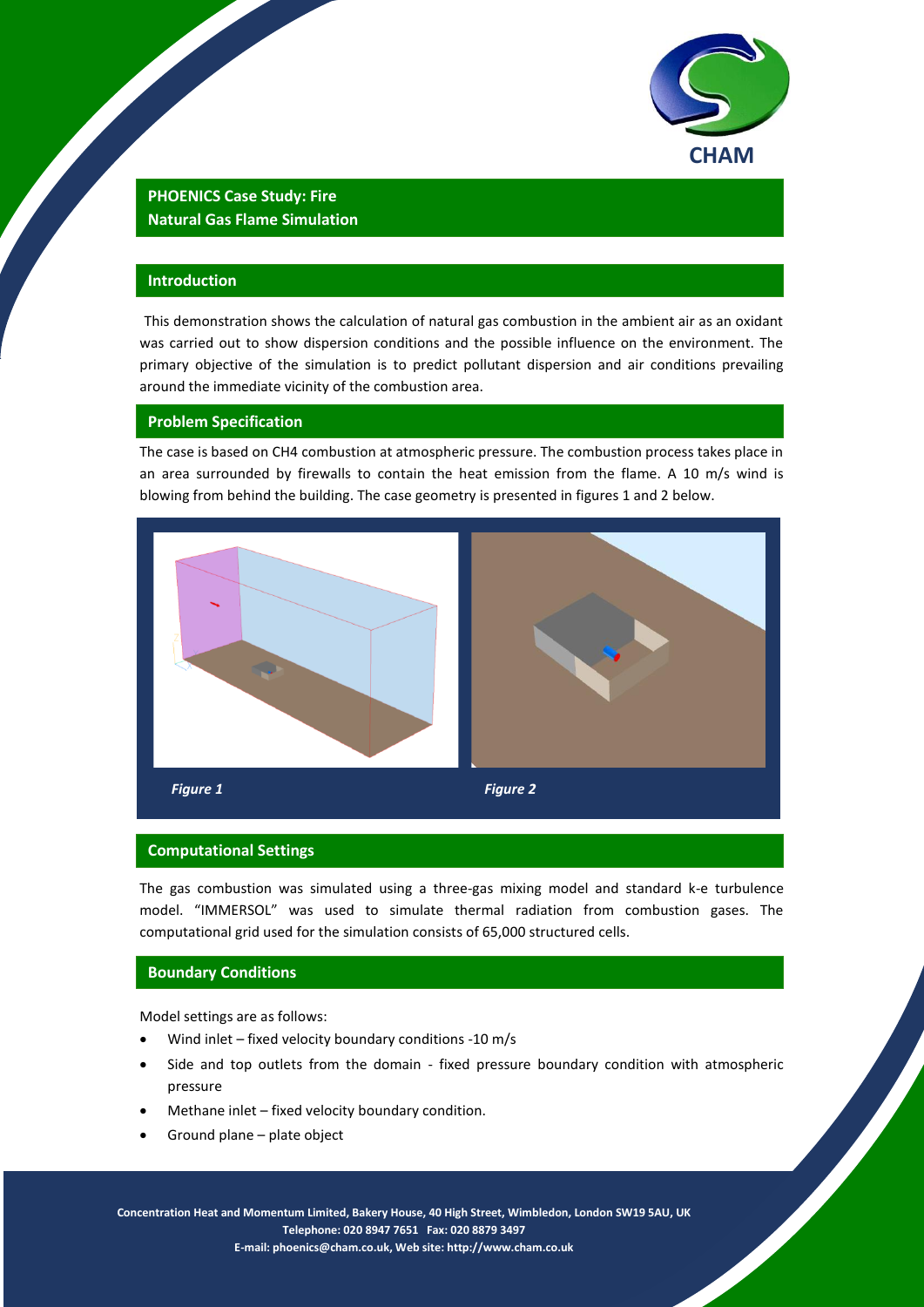# **Fuel and Oxidant Properties**

- $\bullet$  Stochiometric ratio 17.4
- $\bullet$  Heat of combustion 50.0 MJ/kg
- $\bullet$  Fuel Specific heat 2.2 kJ/kgK
- $\bullet$  Fuel molecular weight  $-16.0$
- Oxidant molecular weight 29.0

# **Computational Grid**

- $\bullet$  NX 70 cells
- NY 30 cells
- NZ 31 cells

# **Computation Results**